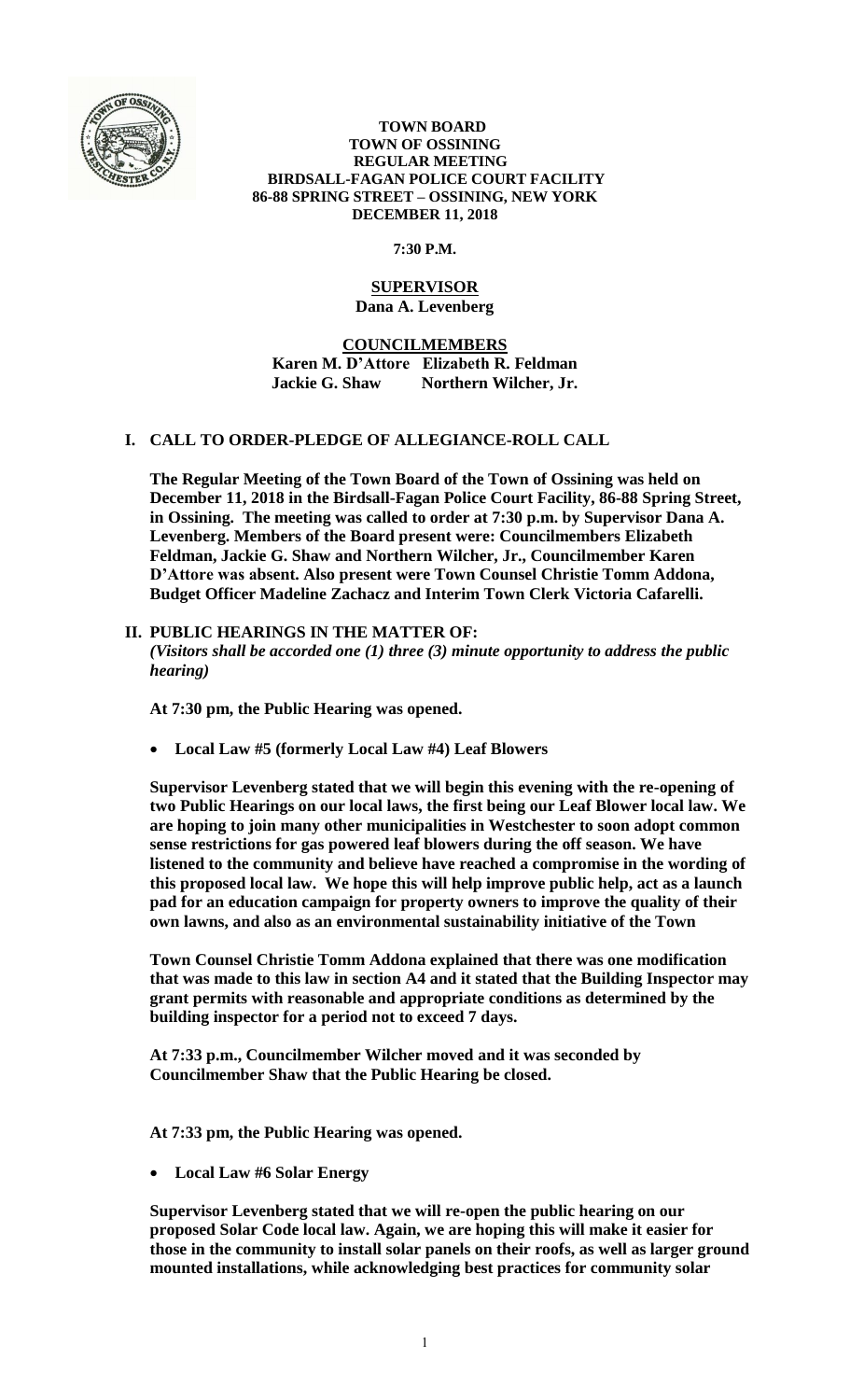**installations and smaller ground mounted installations that respect the neighborhoods and the environment as practicable.** 

**Town Counsel Christie Tomm Addona explained that we sent the law to the Town County Planning Board for their review and they advised that there isn't anything to address as far as the County Planning Board is concerned.**

**At 7:35 p.m., Councilmember Wilcher moved and it was seconded by Councilmember Shaw that the Public Hearing be closed.**

#### **III.ANNOUNCEMENTS**

**Supervisor Levenberg announced the following:**

- **Earlier this evening, I attended a Champions meeting about the Ossining Basics campaign. It was exciting to learn about how many Hudson Valley Communities are signing onto this collective impact campaign to help parents and caregivers of young children, ages 0-3 prepare our babies and toddlers to be ready to hit the ground running when they get to be pre-school and school aged. That involves 5 simple principles: This month's focus is on the 1st basic. Maximize Love, Manage stress. Babies thrive when the world feels loving, safe and predictable. Caregivers that are affectionate and responsive help children develop a sense of security and self-control. Basic number two is Talk, Sing and Point because babies learn language from the moment they are born. They learn through loving interactions with their caregivers. Eye contact, pointing and real words teach the most about communication—much preferred over tvs or phones.**
- **Basic number three, count, group and compare helps little minds that are born wired to learn, understand numbers, patterns, sizes, shapes and relationships of one to another. What babies learn, whether it's how many apples you put in your shopping cart or how many spoonfuls of oats you put in their mouths, adds up to big gains when they start math in school. Basic number four, explore through movement and play is all about tapping children's natural-born curiosity for the world and all its stimuli. If we pay attention to the signs infants and toddlers give through their facial expressions, body movements, etce., we can help them learn through play and exploration. Finally, read and discuss stories is the fifth basic. The more we read to young children and help them follow along, the more prepared they will be to enjoy reading on their own when they get to school. Starting at birth reading to children so they can enjoy shapes and colors and see how to turn pages is a surefire way to instill a love of books in little ones. It's never too early. We should be sure to discuss the pictures, characters and stories for maximum benefit. Look around town in some of our local markets, in the Recreation Center and at special events for more information about this important campaign to help raise the ship for our entire community. By making sure our youngest are the most prepared they can be when they reach school age, we increase benefits to our entire community, making us smarter, healthier and more financially sustainable. That's why we are all participating in this effort. Make sure you become an Ossining Basics expert too!**
- **It is certainly a blustery winter day out today. It was exciting to see the fruits of the community coat drive today at Park School when many of the coats that were collected around town through the Ossining School Parents and the Ossining Police were distributed when the Feeding Westchester truck as well as the United Way also passed out bags of fresh produce and gifts to our families. If you still have some coats or layering pieces that aren't being used it is not too late! There are groups in our community that would love to take them off your hands! [IFCA Thrift Shop](http://www.ifcany.org/thrift-shop/) takes clothing donations year round, and the Village of**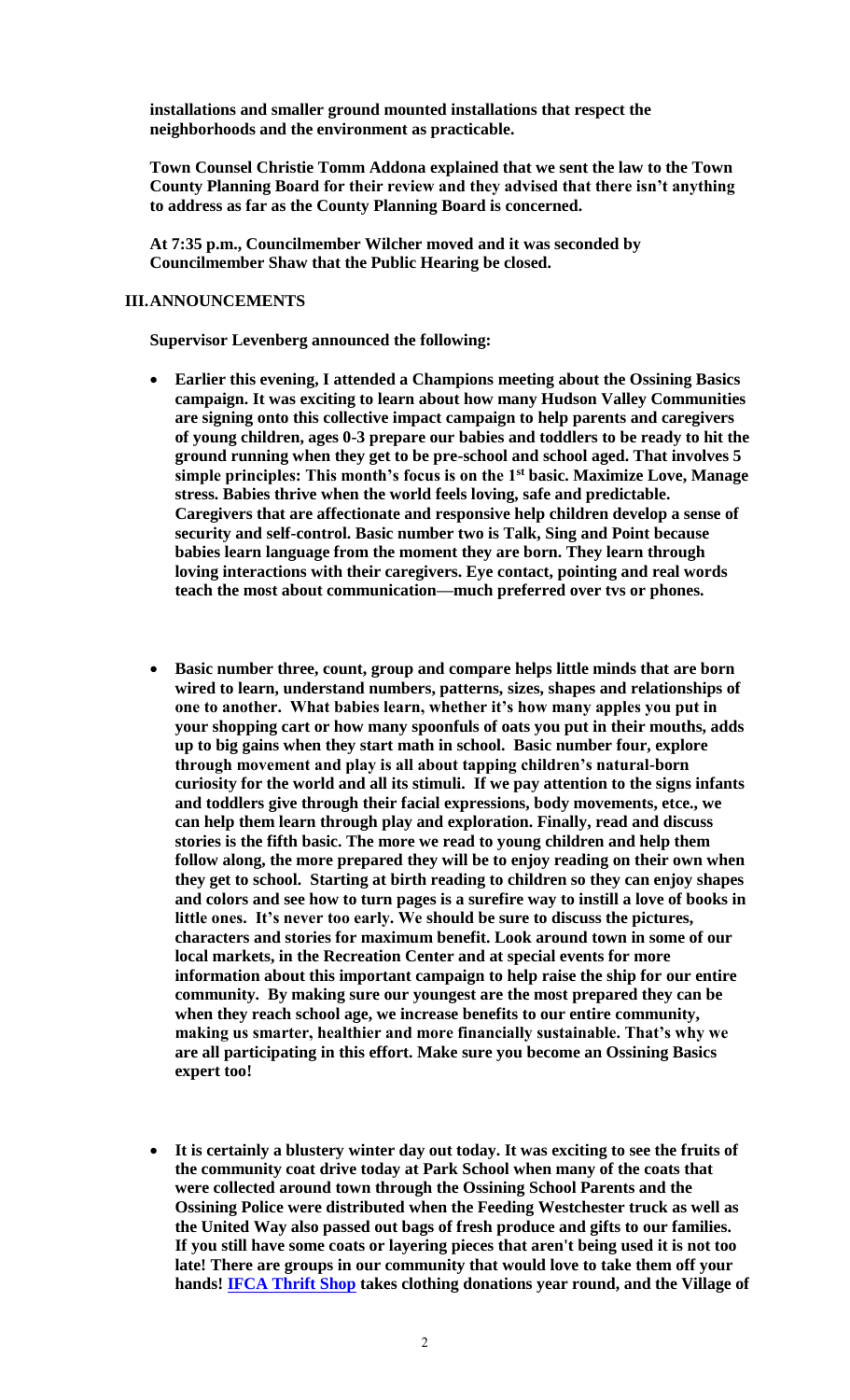**Briarcliff Manor PBA will be collecting coats through this Friday, December 14th at their headquarters at 1111 Pleasantville Road. The Briarcliff PBA is also hosting its annual toy drive through Friday as well-- unwrapped toys only please! All toys will be delivered to Maria Fareri Children's Hospital on December 16th. We also have boxes here at 16 Croton Avenue to collect unwrapped toys to send to local children, sponsored by the Ossining Boat and Canoe Club, and the Ossining Police host a Toys for Tots box as well right next door, so if you are out shopping locally this weekend, or purchasing on line, please consider purchasing a few extra gifts for families in need in our community.**

- **Last week, the Ossining Recreation Department released their** Winter 2019 Online Catalog**, and some of the classes coming up look fantastic! Check out POUND!, a group fitness class that uses lightly weighed drumsticks to give you a killer cardio workout, or learn how to play Pickleball (as I did on a recent holiday away with family). There's something for everyone, so head over and take a look. I would especially encourage you to take a look at the many wonderful classes being held at the Cedar Lane Arts Center, including drawing, painting, sculpting with clay and so much more. There should be a corrected brochure up soon with the ages some of these classes are offered to fixed, so please do check back if you have children who you think might like to attend. The gift of art classes would also be a wonderful present for loved ones this holiday season-- what better way to encourage special people in your life to relax and explore their creative side?**
- **Next week, join Ossining Matters for a Family Holiday Shopping Stroll through downtown. Get your shopping done while helping out a great local cause—if you buy an OM Holiday Helper Pass, you will get 10% off of your purchases at Penny & Ting, Hot Societe, Vaza, Adega Wines, and Melita's between December 13th and 16th. The kickoff will take place this Thursday the 13th between 6PM and 8PM, and during that time, you can also get 10% off at Good Choice Kitchen and First Village Coffee. Purchase your pass at [www.ossiningmatters.org.](http://www.ossiningmatters.org/) Also, you can pick up Ossining Bucks around town courtesy of the Village of Ossining. This is to encourage you to shop locally, even though the meters are not turned off for the holidays. You can find a list of participating stores who honor the \$5 Ossining Bucks coupons on the Village of Ossining website as well as the Greater Ossining Chamber's Website. Speaking of which, I had the pleasure of joining the Ossining Chamber sponsored event this morning to hear County Executive Latimer's Chief of Staff present the recently approved Westchester County Budget. We are grateful to the county for moving towards healthy and sustainable budgeting practices while also staying within the 2% levy limit and hopeful that with this, some of our local programs will be supported moving forward. Thanks also to our County Legislator Catherine Borgia for advocating for the Sing Sing Prison Museum project as well as help for our bicycle lane connectivity we have been working on with the Villages and the Town of New Castle.**
- **On Friday, December 14th, join Bob Fetonti and the Briarcliff Manor Scarborough Historical Society (BMSHS) at 7PM for "The Many Lives of the Briarcliff Train Station" at the Briarcliff Manor Public Library. Come learn about the rich history of the spot and learn the long list of "travelers of note" who have stopped there. Learn more by contacting Donna Pesce at [dpesce@wlsmail.org.](mailto:dpesce@wlsmail.org)**
- **Save the date for Breakfast with Santa at the Ossining Community Center on Saturday, December 15th—get a small gift from Santa and drop off your Christmas list to the big man in person. Visit Ossining Recreation page at [www.villageofossining.org](http://www.villageofossining.org/) and sign up for either the 10AM or 11AM seating and hurry—only 100 tickets for each seating are sold.**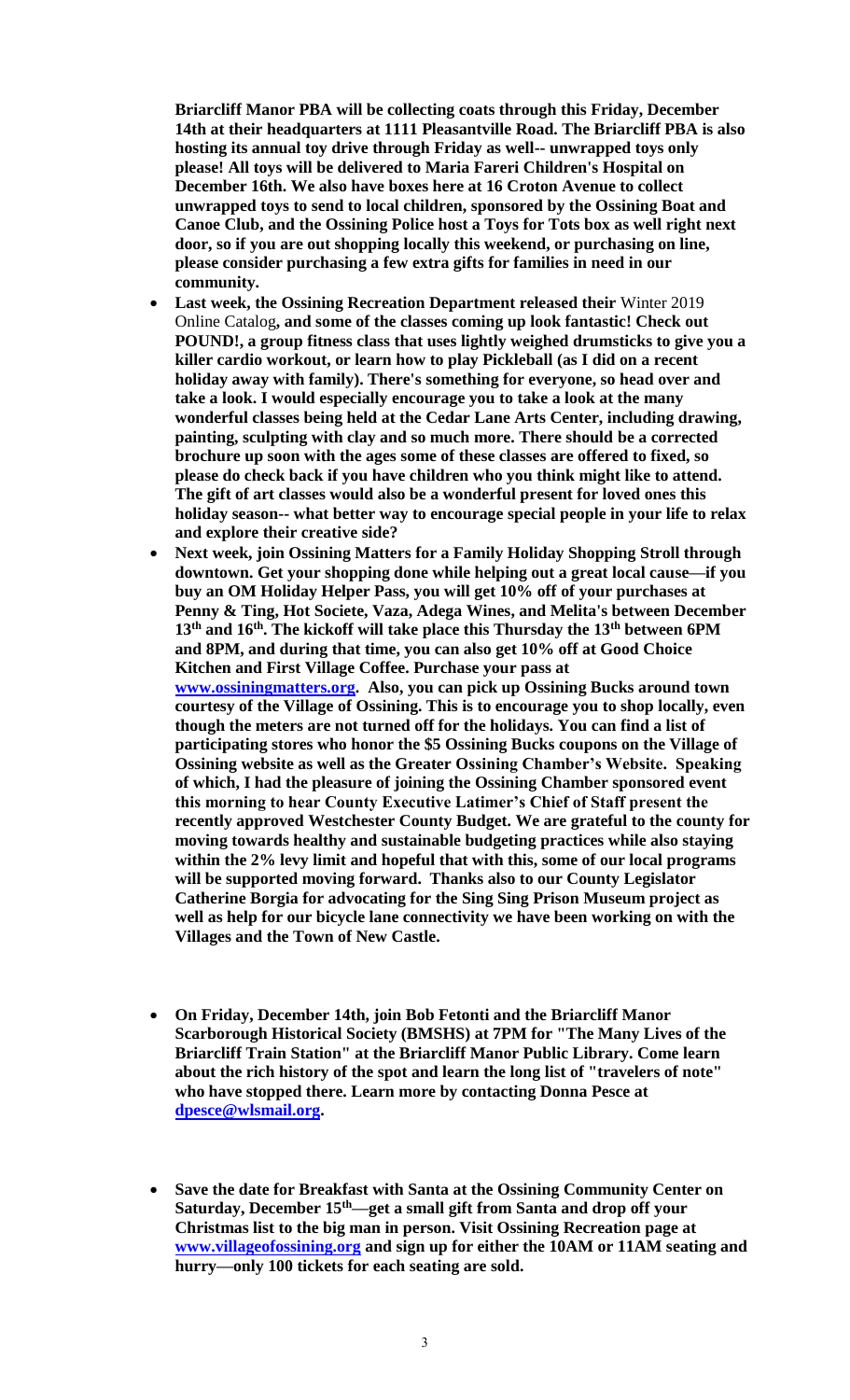**Next Thursday, December 20th, the Greater Ossining Chamber of Commerce is hosting its 2nd Annual Holiday Lights. I understand they are sold out, but it sounds like those who signed up will have a great night travelling on an old fashioned trolley taking a tour through Ossining—to see some of the great light displays being assembled this very minute throughout our town. It wraps up with songs, cookies and hot chocolate by a bonfire, at The Boathouse, I believe, so maybe you can catch up with everyone there.**

**Councilmember Shaw advised residents that the Recreation Center is going through some renovation on their roof and restrooms.**

**Councilmember Feldman the Toy Drive will continue through December 22, 2018.**

## **IV.LIAISON REPORTS**

## **V.DEPARTMENTAL REPORTS**

### **VI.BOARD RESOLUTIONS**

#### **A. Approval of Minutes-Regular Meeting**

**Councilmember Wilcher moved and it was seconded by Councilmember Shaw that the following resolution be approved.**

**Resolved, that the Town Board of the Town of Ossining hereby approves the November 27, 2018 minutes of the Regular Meeting as presented.**

### **Motion Carried: Unanimously**

### **B. Approval of Minutes-Special Meeting**

**Councilmember Feldman moved and it was seconded by Councilmember Wilcher that the following resolution be TABLED.**

**Resolved, that the Town Board of the Town of Ossining hereby approves the December 4, 2018 minutes of the Special Meeting as presented.**

#### **Motion Carried: TABLED**

#### **C. Approval of Voucher Detail Report**

**Councilmember Wilcher moved and it was seconded by Councilmember Shaw that the following resolution be approved.**

**Resolved, that the Town Board hereby approves the Voucher Detail Report dated December 11, 2018 in the amount of \$1,010,421.40.**

**Supervisor Levenberg stated that Yes, you heard that right. We have a very large voucher detail report this week, but I urge you to keep in mind that the last two check runs were very small. This batch includes 2 months of IMA payments to the Village of Ossining, along with the re-paving of Hawkes Avenue, our second half Medicare reimbursements to our retirees, the payment to the Village of water relevies that we collected on Town tax bills, and many of the bills for the Haunted Hayride.**

**Motion Carried: Unanimously**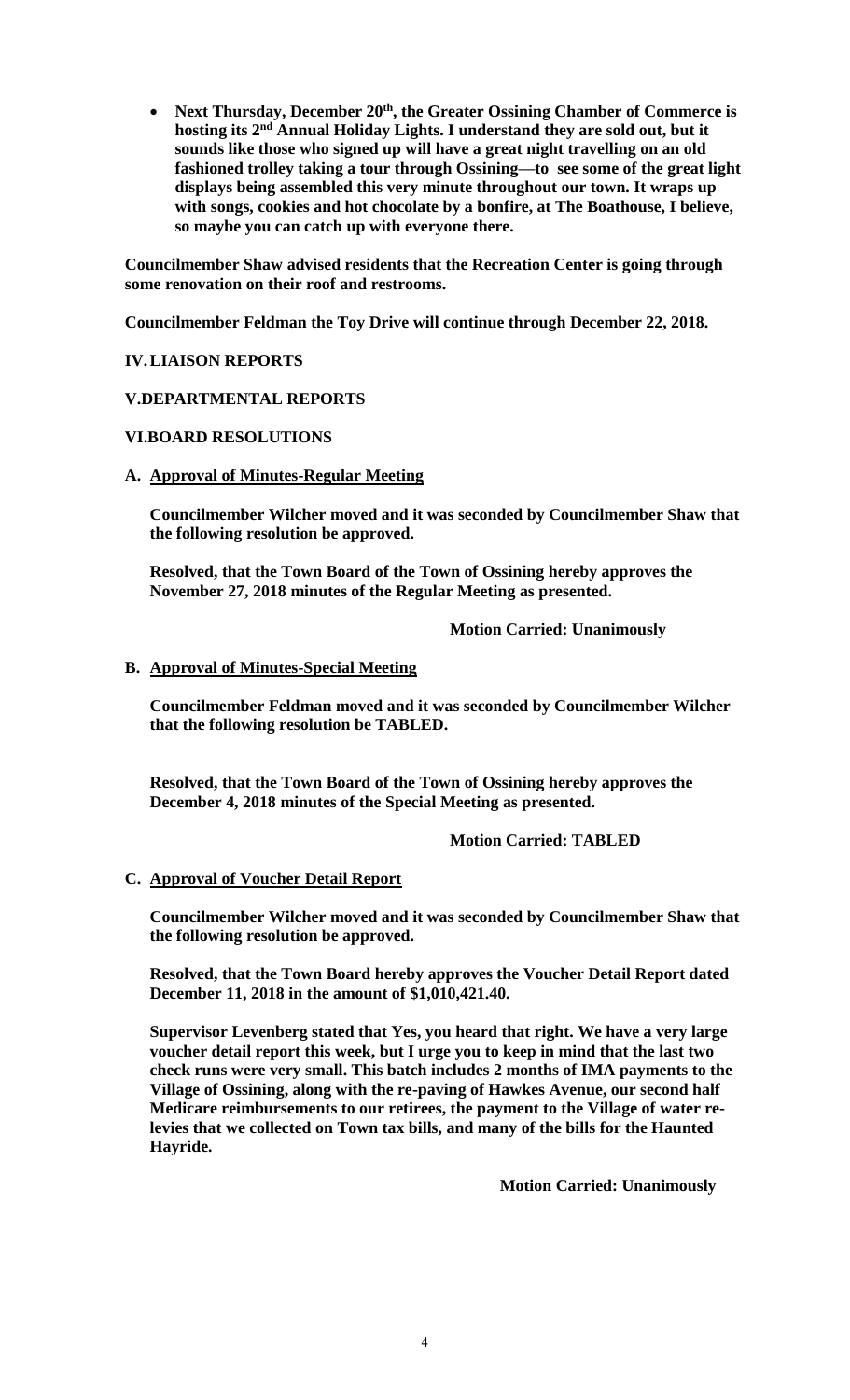## **D. Stipulation of Agreement between Town of Ossining and Steven White**

**Councilmember Feldman moved and it was seconded by Councilmember Wilcher that the following resolution be approved.**

**BE IT RESOLVED, that upon recommendation of the Town Supervisor, the Town Board hereby ratifies and approves the Stipulation of Agreement regarding Steven White between the Town and Local 456, International Brotherhood of Teamsters, Chauffeurs, Warehousemen and Helpers of America AFL-CIO, effective December 11th, 2018; and**

**BE IT FURTHER RESOLVED, that the Town Supervisor is authorized to execute the Stipulation on the Town's behalf.**

**Motion Carried: Unanimously**

## **E. Approval of the 2019 Budget**

**Councilmember Wilcher moved and it was seconded by Councilmember Feldman that the following resolution be approved.**

**Resolved, that the Town Board of the Town of Ossining hereby approves the 2019 Budget for the Town of Ossining. Total appropriations for the 2019 entire Town (100) Fund are \$5,628,792. Total appropriations for the Unincorporated (200) Area Fund are \$3,776,898 and total appropriations for the Highway (310) Fund are \$2,639,604. Total appropriations for the Water and Sewer Funds are \$514,967. Total appropriations for the Fire/Light/Refuse Funds are \$1,443,928 Total appropriations for the Ambulance District are \$656,546.**

**Supervisor Levenberg stated that after months of hard work with our Finance staff and our department heads, we are finally ready to adopt the Town of Ossining Budget for 2019. Not only did we remain under the tax cap, we also continue to give the residents of the entire Town, and the Unincorporated town, a great deal on municipal services. The average Town General tax bill will be about \$327 per household, up \$6 from last year. And the Unincorporated Town is seeing under a ½% rate increase and all but one of our special districts are even seeing a rate decrease. Special thanks to our Budget Director Maddi Zachacz and Deputy Town Comptroller Dale Ferreira for the many hours of work they put in to make sure our budget is comprehensive, thoughtful, and pro-active. The budget will be posted tomorrow on the Town website, look for the budget page if you want to see all of the details. Pay special attention to the capital plans so you can see how we plan to continue to upgrade our infrastructure.**

**Motion Carried: Unanimously**

## **F. Contract with Mid-Hudson Ambulance District**

**Councilmember Wilcher moved and it was seconded by Councilmember Feldman that the following resolution be approved.**

**Resolved, that the Town Board of the Town of Ossining hereby authorizes the Supervisor, on behalf of the Mid Hudson Ambulance District, to enter into a contract with the Ossining Volunteer Ambulance Corps. (OVAC), 8 Clinton Avenue, Ossining, for provision of emergency ambulance and general ambulance services to the District for the years 2019- 2021, in a form acceptable to Counsel to the Town.**

**Supervisor Levenberg stated that almost ten years ago, former Town Supervisor Martha Dodge was instrumental in the creation of the Mid Hudson Ambulance District, a taxing district covering all of the Village of Ossining, all of Unincorporated Ossining, and a small portion of New Castle, meant to provide exceptional emergency medical support in an affordable and efficient manner. In**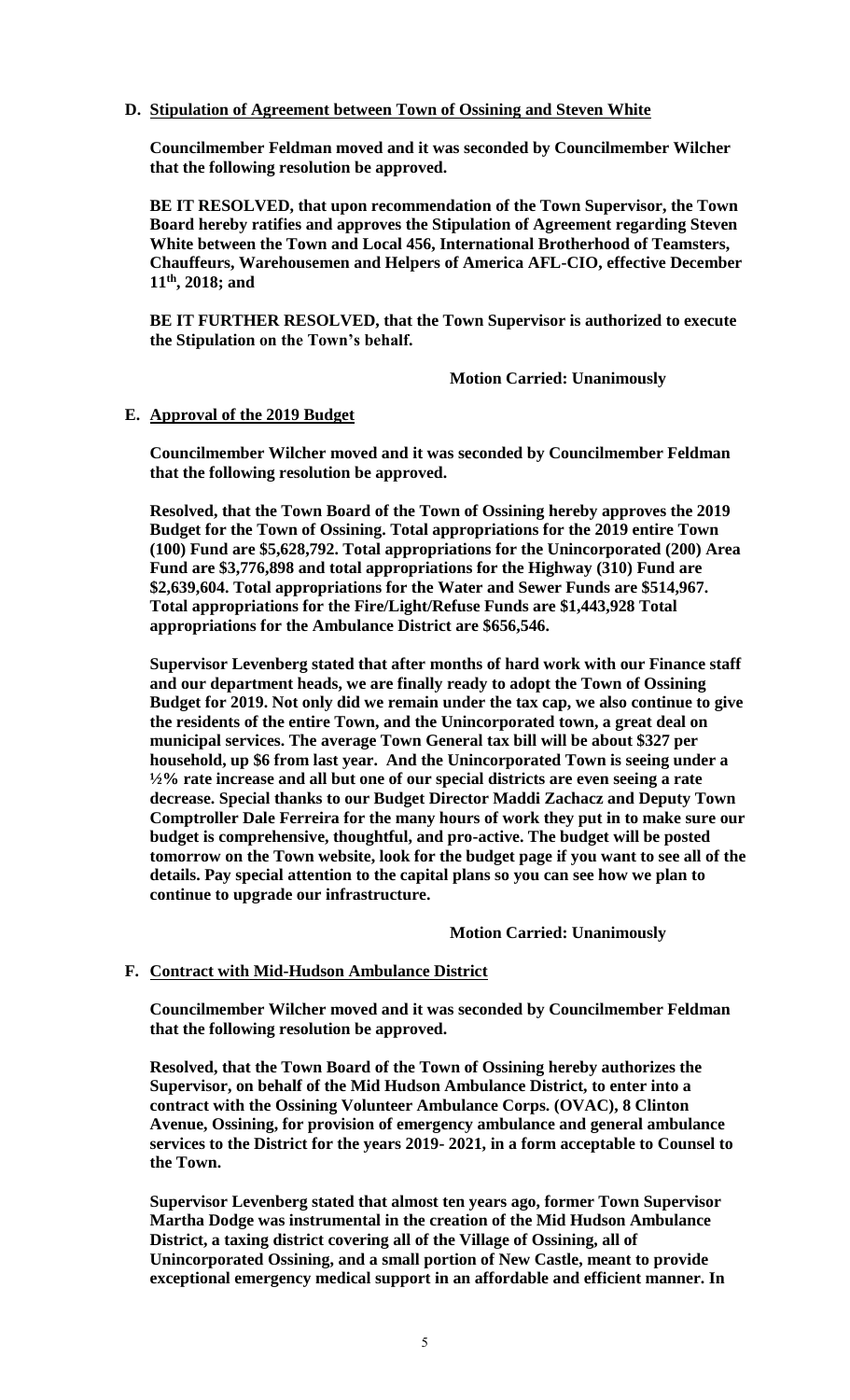**less than a decade, the MHAD has become a model of emergency medicine provision and a shared service to be proud of throughout our region and also statewide, and we owe much of that to our vendor, Ossining Volunteer Ambulance Corps. As the Town of Ossining makes up 93% of the District, we will be the ones to sign the renewal contract with OVAC. We are proud to continue to support this shared service that serves so many of us. As a reminder, the Mid Hudson Ambulance District accounts for less than a third of OVAC's annual operating budget. The rest some from fundraising, insurance reimbursements, and private donors. Thanks go to Nick Franzoso and his team for operating this community asset.** 

**Motion Carried: Unanimously**

### **G. Resolution Declaring Equipment as Surplus and Authorizing Disposal**

**Councilmember Feldman moved and it was seconded by Councilmember Shaw that the following resolution be approved.**

**Resolved, that the Town Board of the Town of Ossining declares the following equipment as surplus and authorizes the equipment's disposal in accordance with New York State law by sale or otherwise "as is:"**

**45 Automatic Voting Machine Corporation Election Machines.** 

**Supervisor Levenberg stated that this is a very exciting resolution and one that I am incredibly anxious to vote on. For several years, we have been in possession of these voting machines which we have not been legally allowed to use, per state law. We have finally been given the green light from Westchester County that we no longer need to maintain or store them. Thanks to the staff in our Clerks' Office for doing the research necessary to get these machines out the door! As an aside we, anticipate that our Fire Department is interested in utilizing one additional machine to the three they have been storing and using to date. We plan to attend to that in a near future meeting.**

**Motion Carried: Unanimously**

### **H. Extension of Hudson River Valley Greenway Memorandum of Understanding**

**Councilmember Feldman moved and it was seconded by Councilmember Wilcher that the following resolution be approved.**

**Whereas, the Town of Ossining was awarded a Hudson River Valley Greenway Conservancy Trail Grant in the amount of \$30,000 for a project entitled "Planning for Open Space/Bike Lane/Commerce Connectivity Corridor;" and**

**Whereas, Contract #2016-W-03 was signed by the Town Supervisor associated with these grant funds for a contract term of October 26, 2016 to December 12, 2018; and**

**Whereas, although the Town has made significant progress on the project, the project will not be completed prior to the end of the contract term on December 12, 2018; and**

**Whereas, the Town requested and was granted a two-year contract extension by the Hudson River Valley Greenway; now therefore be it**

**Resolved, that the Town Board of the Town of Ossining hereby authorizes the Supervisor to sign a Memorandum of Understanding with the Hudson River Valley Greenway to extend the contract term of contract #2016-W-03 until December 12, 2020.**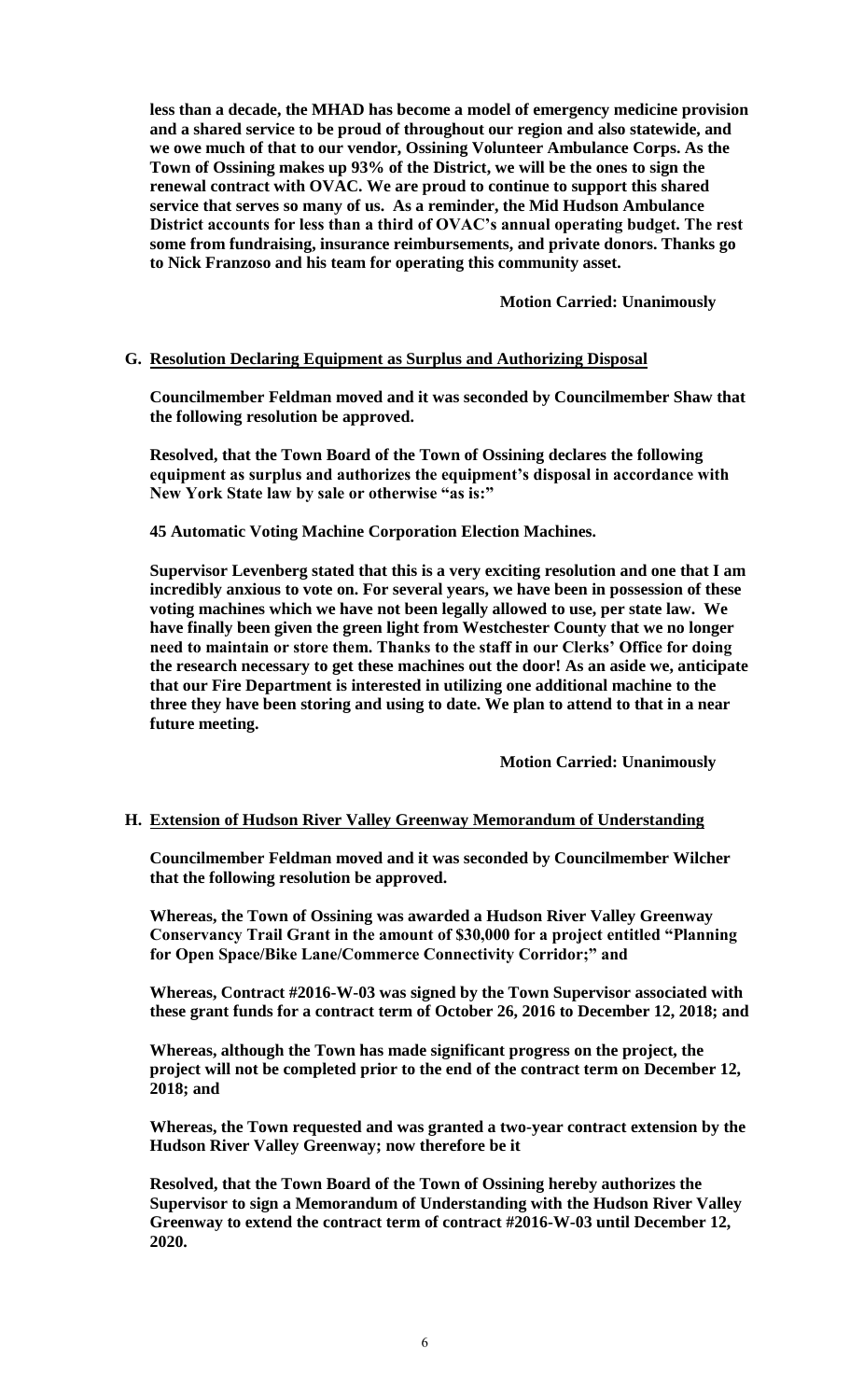**Supervisor Levenberg stated that this is a resolution to accept a 2 year extension for a grant that we've already been awarded through the Hudson Valley Greenway to plan and implement striping for bicycles on North State Road. This resolution will buy us another two years, as the extension will now bring us to December 12, 2020.**

**Motion Carried: Unanimously**

## **I. Memorial Plaque at Cedar Lane Park**

**Councilmember Wilcher moved and it was seconded by Councilmember Shaw that the following resolution be approved.**

**Resolved, that the Town Board of the Town of Ossining hereby authorizes the placement of a small memorial plaque at Cedar Lane Park remembering the life of Brian Irving, a longtime employee of the 52 Association, at a location in the Town Park as approved by the Supervisor.**

**Supervisor Levenberg stated that last week, she was approached with a request from the former co-workers of a gentleman who, for many years as a teenager, worked for the 52 Association, or as its now known, Cedar Lane Park, and who died very suddenly earlier this fall. We have been assured that there will be no expense to the Town to install or maintain this plaque, and it sounds as though it will be a very small and unobtrusive way to remember someone who loved Cedar Lane Park so very much. The Rec Advisory Board heard last night from Mr. Leslie about this and supports the plaque with the recommendation that it be installed on a park bench by the Town.** 

**Motion Carried: Unanimously**

# **J. Agreement-Auditing of Financial Statements**

**Councilmember Shaw moved and it was seconded by Councilmember Wilcher that the following resolution be approved.**

**Resolved, that the firm of O'Connor Davies LLP be appointed Auditors for the Town of Ossining for the audit of the 2018, 2019, 2020 and 2021 Financial Statements in accordance with their contract letter dated December 10th, 2018 at a fee not to exceed \$51,000 for fiscal year ending 12/31/2018, \$52,000 for fiscal year ending 12/31/2019, \$53,000 for fiscal year ending 12/31/2020, and \$54,000 for fiscal year ending 12/31/2021.**

**Supervisor Levenberg stated that The Town has been working with O'Connor Davies for many years now and, while the Town has gotten proposals from other companies, the Board and our finance team are regularly impressed by the quality of work produced by our auditors, and they agreed to enter a 4 year deal with us at a very reasonable price. I look forward to working with them again soon—the preliminary work for our audit of 2018 finances is scheduled to begin in January.**

**Motion Carried: Unanimously**

## **VII.CORRESPONDENCE TO BE RECEIVED AND FILED**

**Councilmember Wilcher moved and it was seconded by Councilmember Feldman that the following resolution be approved.**

**Resolved, that the Town Board of the Town of Ossining hereby accepts the following from the Town Planning Board:**

- **October 3, 2018 meeting minutes**
- **November 7, 2018 meeting minutes**
- **Resolutions adopted dated November 7, 2018**